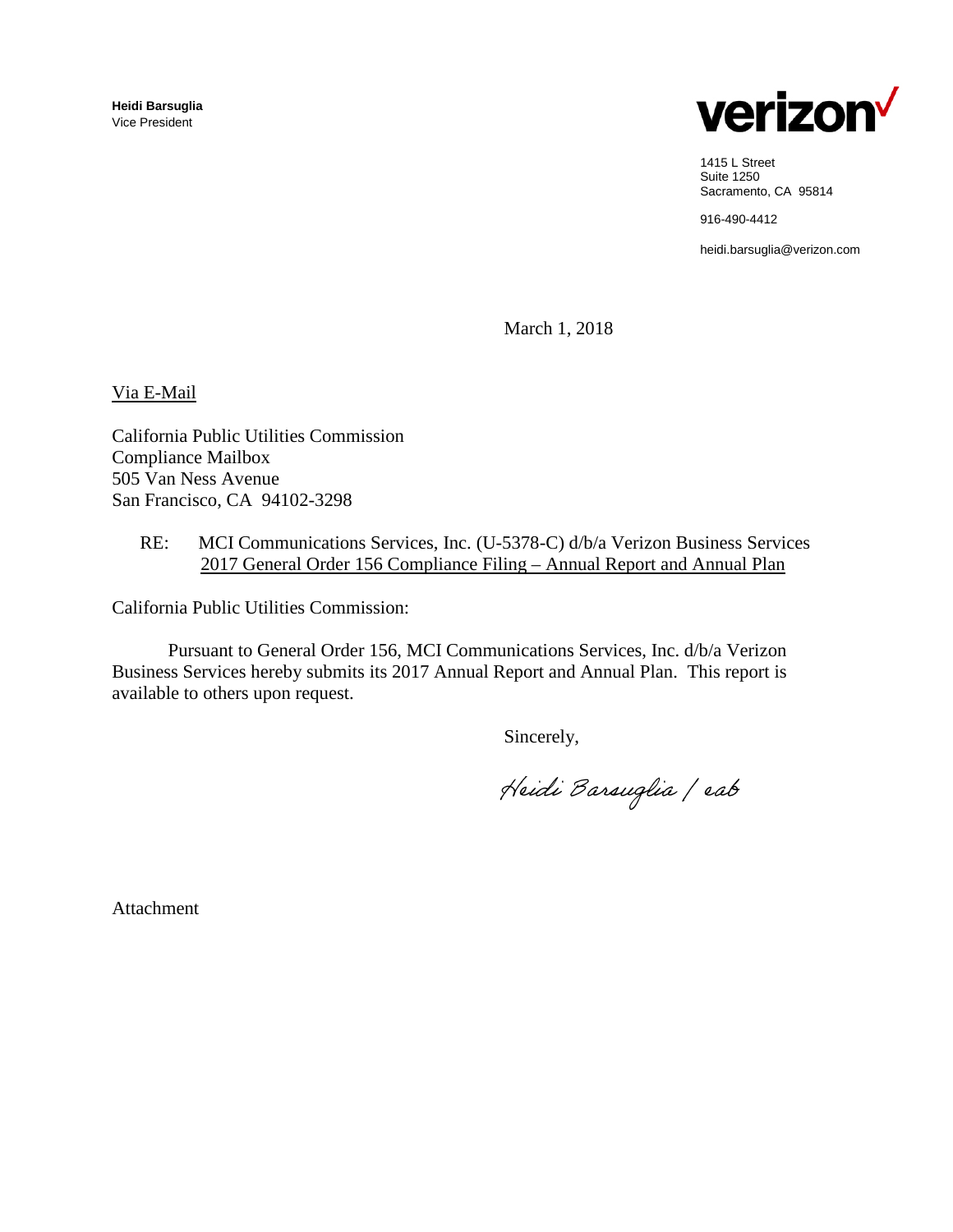**\_\_\_\_\_\_\_\_\_\_\_\_\_\_\_\_\_\_\_\_\_\_\_\_\_\_\_\_\_\_\_\_\_\_\_\_\_\_\_\_\_\_\_\_\_\_\_\_\_\_\_\_\_\_\_\_\_\_\_\_\_\_\_\_\_\_**

## verizon<sup>v</sup>

**WOMEN, MINORITY, AND DISABLED VETERAN BUSINESS ENTERPRISE ANNUAL REPORT AND ANNUAL PLAN**

**JANUARY – DECEMBER 2017**

**Submitted by MCI Communications Services, Inc. d/b/a Verizon Business Services**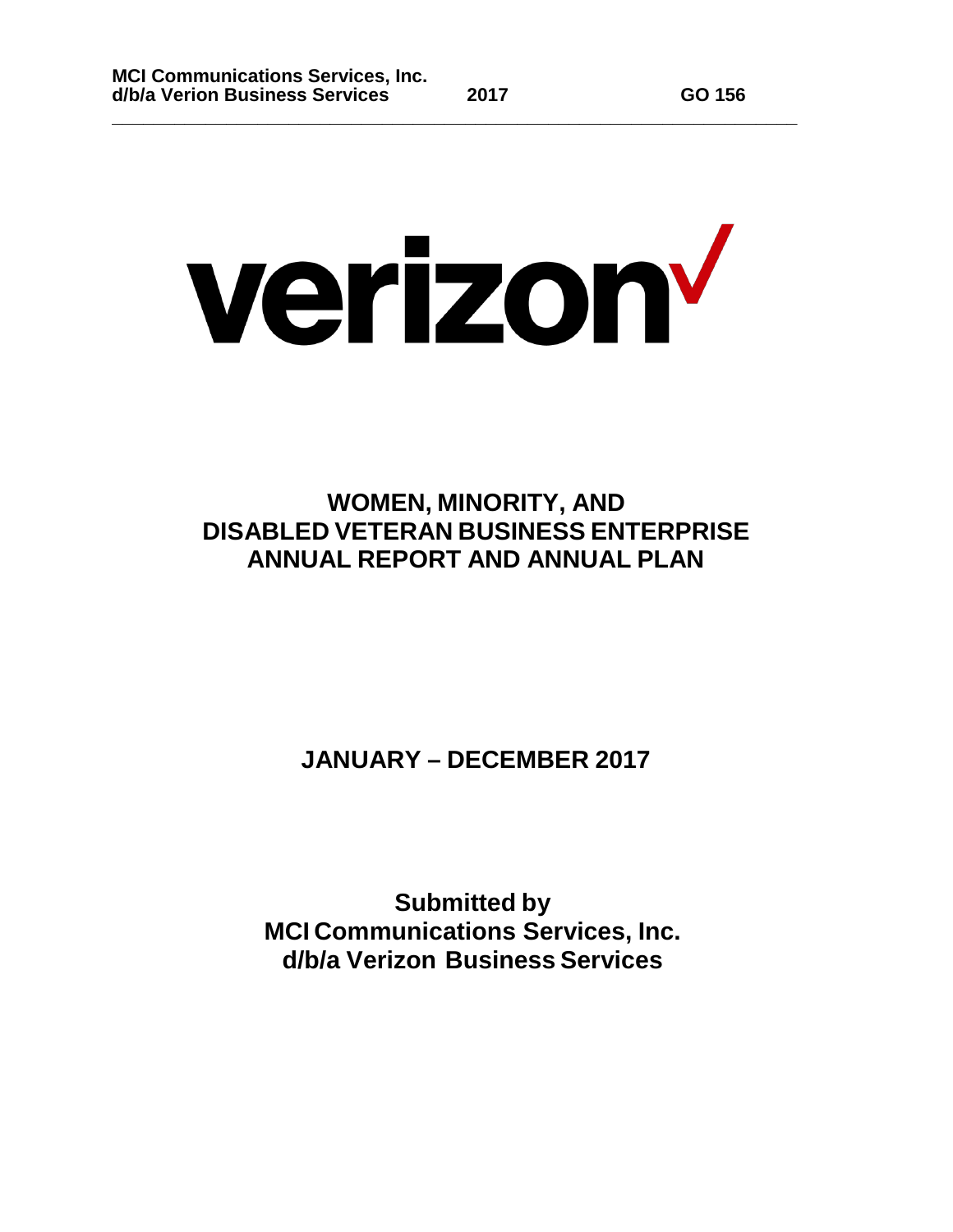## **Report Summary**

MCI Communications Services, Inc. (U-5378-C) (d.b.a. Verizon Business Services) submits this 2017 Annual Report and Annual Plan in compliance with GO 156, Sections 9 and 10. Section 9 of the California Public Utilities Commission's (CPUC) General Order 156 requires utilities to file an annual report discussing ten topics. Section 10 of GO 156 requires utilities to discuss its plans to increase the following reporting year's expenditures. MCI Communications Services, Inc. (d.b.a. Verizon Business Services) submits this 2017 Annual Report and Annual Plan in compliance with GO 156, Sections 9 and 10.

Verizon's supplier diversity program is key to our brand, reputation and growing the bottom line. It's a business imperative because we know having suppliers from a variety of backgrounds affords us diversity of thoughts, ideas and values that helps drive our business forward. Diverse suppliers provide agility, innovation and competitive solutions which allows us to provide our customers with new and exciting technologies and platforms.

Verizon consolidated its supplier diversity organization at the corporate level for increased efficiency and service. The detailed reporting required by GO 156 Section 9 submitted by Verizon Wireless represents that consolidated initiative; therefore, documentation in Verizon Wireless' report addresses the accomplishments of 2017 and the Annual Plan for 2018 for Verizon Business Services and will not be repeated here.